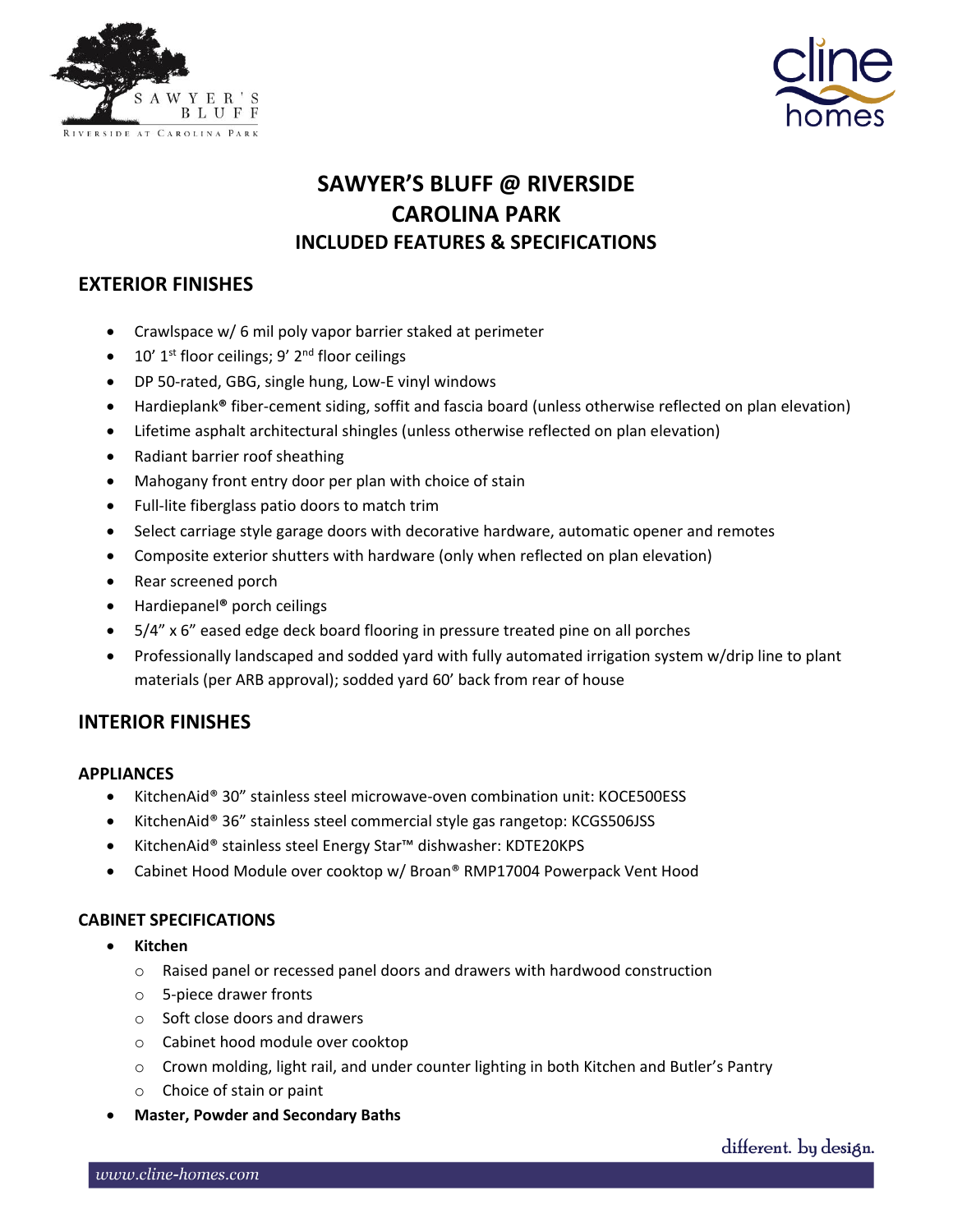



- o Raised panel or recessed panel doors with hardwood construction
- o 5-Piece drawer fronts in Master and Powder; slab drawers in Secondary
- o Soft close doors and drawers
- o Gentleman's height cabinets
- o Choice of stain or paint
- **Laundry**
	- o Raised panel or recessed panel doors with hardwood construction
	- o Soft close doors
	- o Upper cabinets over washer/dryer locations
	- o Crown included
	- o Choice of stain or paint

#### **COUNTERTOPS**

- **Kitchen, MBA and Powder** (if applicable)**:** London Sky Quartz or equivalent
- **Secondary Baths and Laundry** (if applicable): White Zen Quartz or equivalent

#### **TILE**

- **Master Bath floor; fully-tiled shower with accent**
	- o GBI® White Marble Porcelain Collection 12 x 24 or equivalent
- **Master Shower Floor**
	- o GBI® White Marble Porcelain Collections 2x2 mosaic or equivalent
- **Secondary Bath floors and Tiled tub-shower surrounds; Laundry floors**  $\circ$  Emser<sup>®</sup> Contessa 13 x 13 or equivalent floor tile; Daltile white 3x6 or 4x12 subway wall tile
- **Tiled backsplash in Kitchen and Butler's Pantry** (if applicable per plan)
	- o Gloss or matte white 3x12 subway tile or equivalent

#### **HARDWOODS**

- Rustic red or white oak site-finished floors
- Choice of stain or can be left natural
- Includes Loba® Easy finish
- Includes matching hardwood stair treads and handrail per plan
- **Locations:**
	- o Entire 1<sup>st</sup> Floor excluding Baths, Laundry (if applicable)
	- o Master Bedroom & Master Closet(s)
	- o 2<sup>nd</sup> floor Hall / Landing areas

#### **PLUMBING FIXTURES & FINISHES**

- Rinnai**®** tankless hot water heater
- **Kitchen**:
	- $\circ$  Sink: choice of stainless-steel double bowl OR large single bowl under mount sink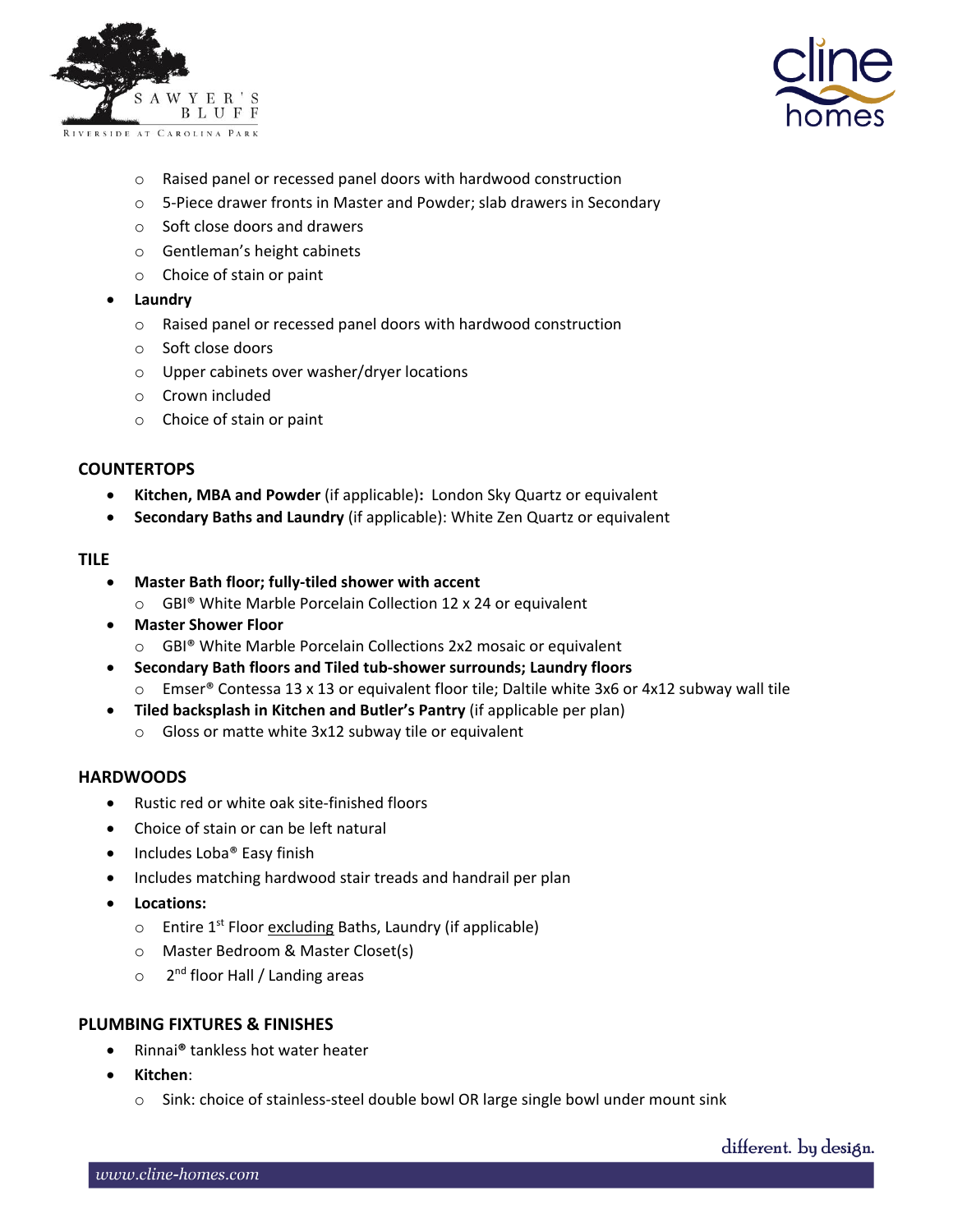



- o Moen**®** Brantford stainless steel pull-down faucet at Kitchen sink, soap dispenser and flush mount garbage disposal button
- **Master Bath:** 
	- o Moen**®** Brantford chrome, nickel or ORB fixtures (8" spread)
	- o Rain shower head (7")
	- o Maax**®** Jazz acrylic free standing tub (per plan)
	- o Private water closet with Toto**®** Entrada comfort height (ADA) toilet
	- o Porcelain rectangular or oval under mount sinks
	- $\circ$  3/8" Frameless shower door with pull handle, trim finish to match
- **Powder Bath:** 
	- o Moen**®** Brantford chrome, nickel or ORB fixtures (8" spread), Gerber**®** Logan Square pedestal sink (or equivalent per plan) w/ Logan Square comfort height elongated toilet
- **Secondary Baths:** 
	- o Moen**®** Brantford chrome fixtures (single hole), 60" x 32" porcelain enameled alcove tubs with tiled tub-shower surrounds, Toto**®** Entrada comfort height (ADA) toilets
- **Accessories:** Brantford**®** bath accessories in all baths to match finish
- Two exterior hose bibs included

# **INTERIOR DOORS**

- 8' solid core doors  $1<sup>st</sup>$  floor choice of panel profile
- $\bullet$  6'8" solid core doors  $2^{nd}$  floor choice of panel profile
- Select Schlage**®** locks & handle sets knobs & levers in choice of chrome, bronze or nickel finishes

# **FIREPLACE**

- Heatilator**®** Novus 36" or 42" direct vent gas fireplace (per plan)
- Phillips Hall**®**, Kenwood**®** mantle or equivalent
- Black Slate, Magma Black granite, Cashmere granite, Crema Europa limestone or equivalent hearth and surround

# **ELECTRIC & LOW VOLTAGE**

- 5" Recessed LED cans per plan including Family Room **AND** Master Bedroom
- Outlets in baseboards throughout home
- Surround sound prewire in Family Room
- Two-speaker prewire to Screen Porch w/ volume control
- Multimedia (2 Cat-6 & 2 RG6) in Family Room
- Cat-6 / RG6 jacks to all BRs, Study, Family Room, Bonus Rooms; 1 separate phone line run (location TBD)
- Includes dimmers at (2) locations
- Includes (1) floor outlet in Family Room
- Central distribution panel for phone, data and cable distribution